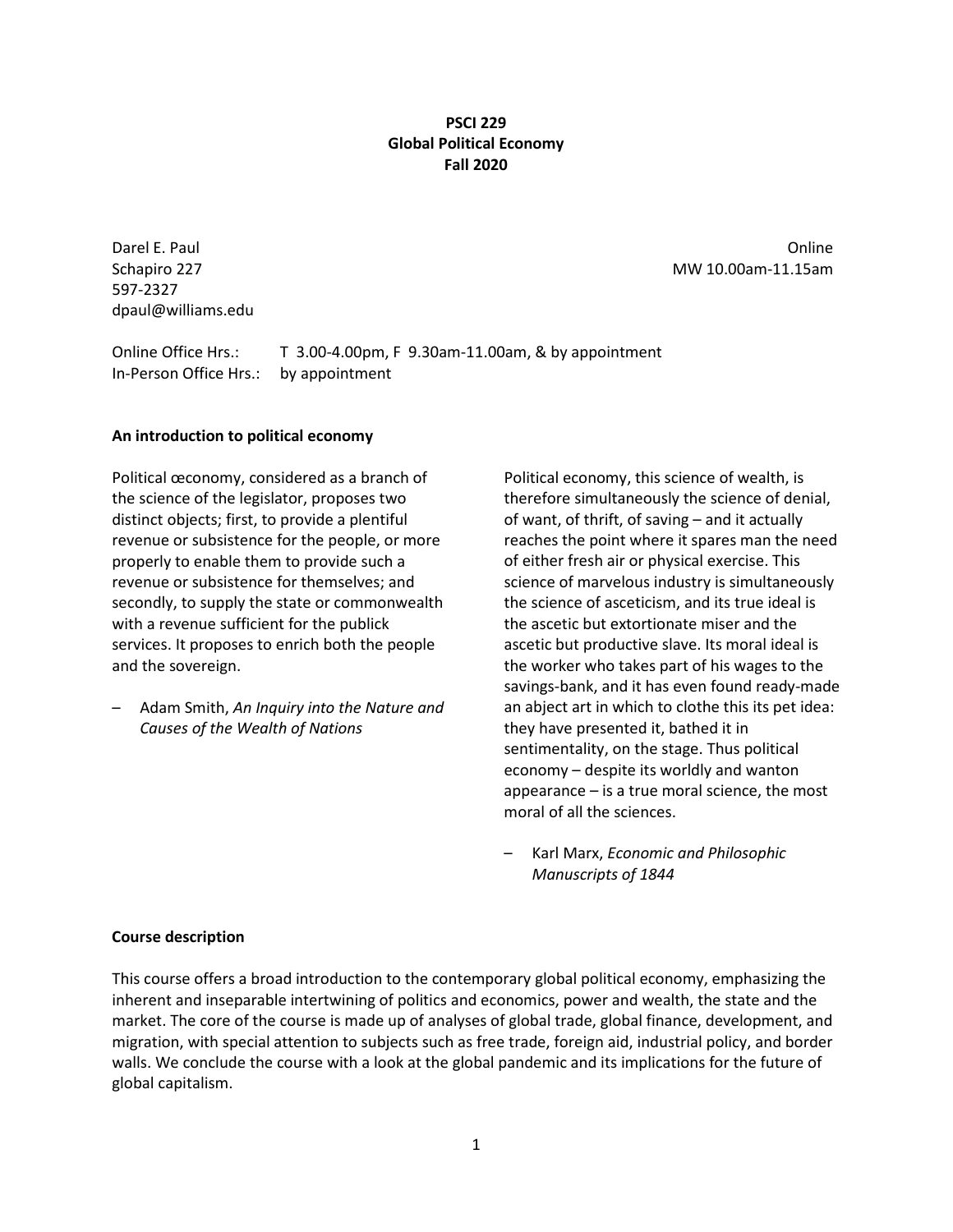### **Readings**

All readings for this course are organized into the course reading packet divided into three parts. Part One is available now in Goodrich Hall. Parts Two and Three will be available later in the semester. These packets are also available in electronic format via our course Glow page.

**All students are expected to faithfully keep up with the readings during the semester**. Readings assigned for a particular class session will be the topic for that day's lecture and discussion, and therefore should be completed prior to class. Come to each class prepared to learn and discuss.

### **Lectures**

Because of the unusual nature of teaching and learning this semester, the course will run as a synchronous seminar with asynchronous short lectures. The lectures should be viewed before the relevant class seminar and can be accessed via our course Glow page. **All students are expected to faithfully keep up with the lectures during the semester.** The technological capacities of Glow allow me to see who has watched the lectures and who hasn't. I will take your lecture viewing habits into consideration when formulation grades this semester.

### **Discussions**

Class time will be devoted to discussion. In order to facilitate a seminar atmosphere in an online environment, most classes—those marked '[H]' (for 'half') in the course calendar—will be divided into two discussion groups. Group A will be seminar **participants** for the first half of class (approx. 35 minutes) while group B will be seminar **observers**. For the second half of class the roles will reverse. For a handful of sessions—those marked '[W]' (for 'whole') in the course calendar—the entire class will be **participants**. All students are expected to attend each class for the full 75 minutes regardless of role. Groups for '[H]' classes will have a rotating membership so that students get to better know everyone.

# **Office hours**

The College has forbidden normal in-person office hours in faculty offices this semester. I will hold regularly scheduled online office hours every week per the schedule on page 1 of the syllabus, using the 'waiting room' feature in Zoom to simulate a normal first-come-first-served office hours experience. For students on campus, I am also available for in-person office hours by appointment. During pleasant or even simply disagreeable weather we will meet outside either on campus or Spring Street. During inclement or positively intolerable weather we will meet inside in a reserved room on campus, on Spring Street, or off-campus after September 30.

# **Speech policy**

With the aim of advancing and deepening everyone's understanding of the issues addressed in this course, students are urged to speak their minds, explore ideas and arguments, play devil's advocate, and engage in respectful but robust discussions. There is no thought or language policing. I expect students to do business in the proper currency of intellectual discourse—a currency consisting of reasons, evidence, and arguments—but no ideas or positions are out of bounds. If you have any concerns about classroom climate, please come to me to share your concern.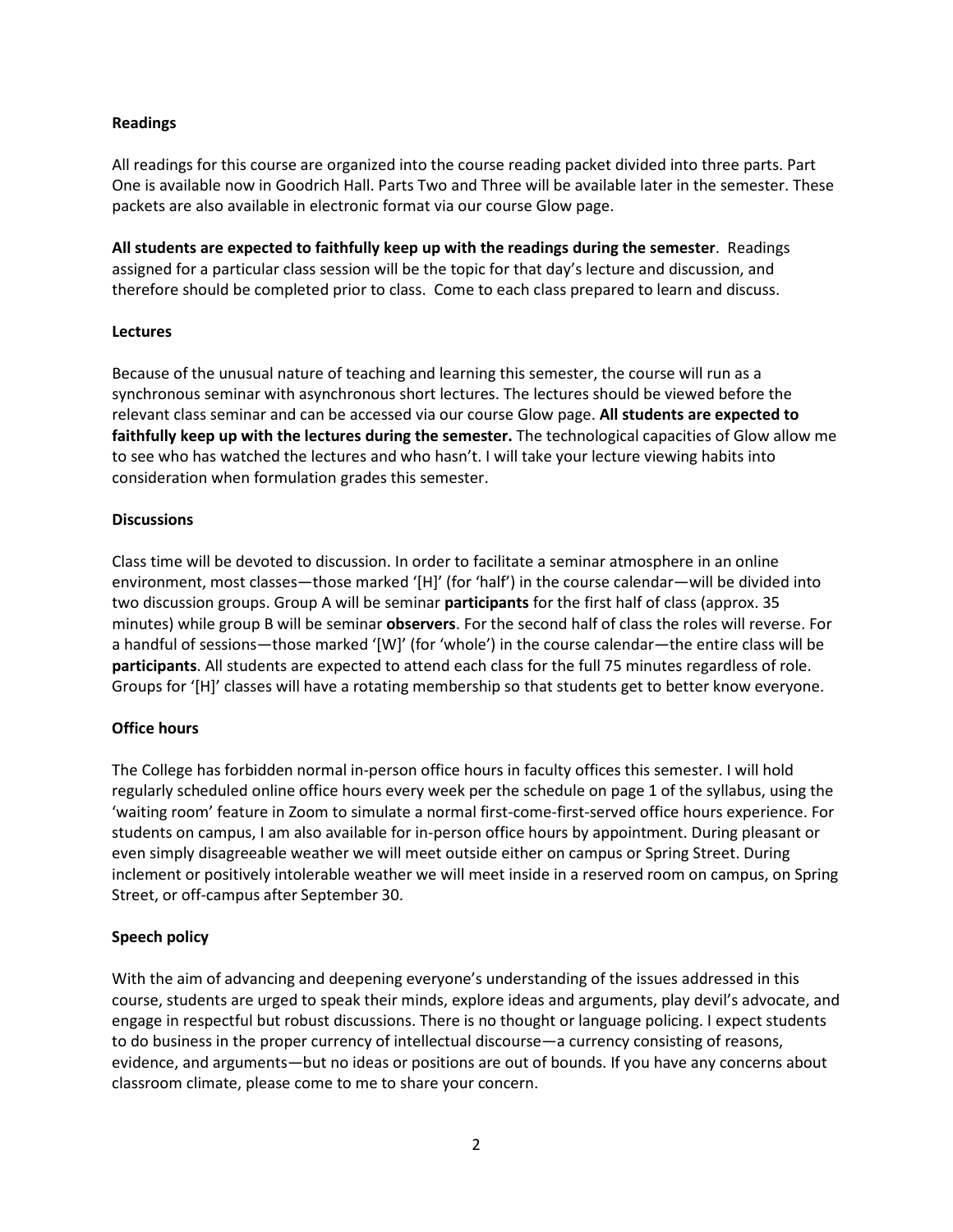### **Evaluation**

Your grade will be determined by your performance on the following assignments:

- **Short paper** you will write a 1200-1500 word (double-spaced, 11-pt. font min., 1-in. margins) paper critically engaging a single day's readings. You must choose readings [1] from a non-debate day from the trade, finance, development, or migration sections of the course and [2] from a section in which you are NOT a debater. While some simple review of the arguments may be necessary, that should be done only in order to set the stage for a critical engagement. This paper should NOT be written as a 'book review' of the day's readings. Consider other relevant readings and discussions from the course as you see fit. The paper is due by 10am one week after we have discussed your chosen readings in class.
- **Long paper –** you will write a 2000-2500 word (doublespaced, 11-pt. font min., 1-in. margins) paper taking and defending a position on one of the four debate resolutions discussed below and listed in the syllabus. You must write the paper related to the class debate for which you will sign up and in which you will participate. However, you do not need to argue the side you represented in the debate. Long papers are due by the dates and times listed below:

Trade war – Monday, October 5, 10am Federal Reserve – Wednesday, October 21, 10am China in Africa – Wednesday, November 4, 10am Border walls – Wednesday, November 25, 11.59pm

### **A NOTE ON DEADLINES:**

Deadlines in this class are firm. Thus please do not ask for extensions except in highly unusual circumstances (work in other classes is *not* such a circumstance). Late papers will be penalized one partial letter grade (e.g. from A- to A-/B+, B to B-) per 24 hours late. If you cannot write a good paper by the deadline, take the late penalty to do so.

- **In-class debate** you will participate in one of four in-class debates we will hold this semester. These debates will be conducted after the fashion of the Oxford Union. Students not debating the resolution will constitute the audience. Two teams of 2-3 students each will debate the resolutions listed in the course calendar. Details on the structure of the debate will be distributed and discussed as the debates come up.
- **Final exam** you will write a comprehensive self-scheduled final exam during exam period.
- **Class participation** regular attendance is essential, as is participation in class discussions, both of which contribute to your class participation grade.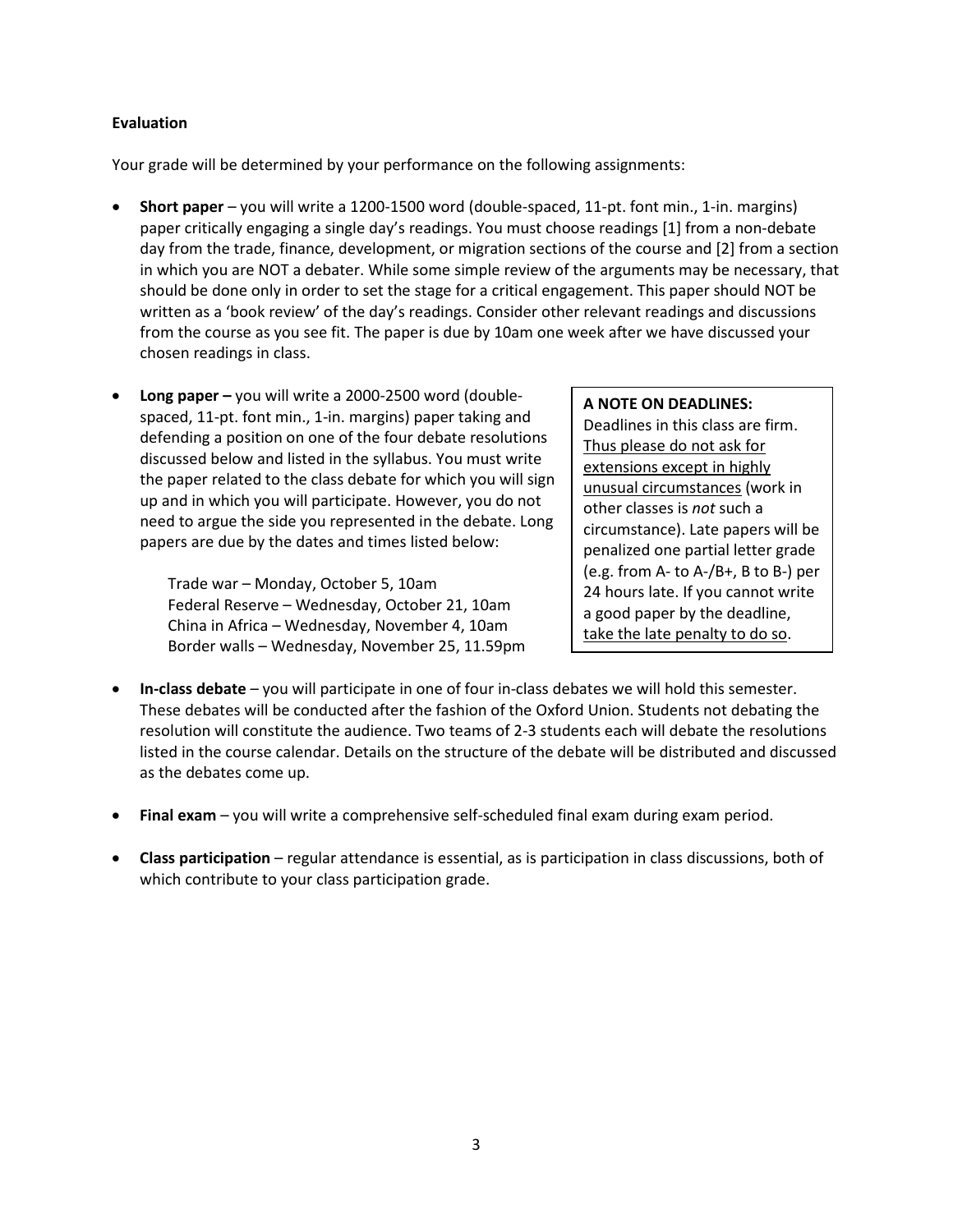### **Grades**

Your grade in this course will be determined according to the following formula:

| Short paper         | 20% |
|---------------------|-----|
| Long paper          | 30% |
| In-class debate     | 10% |
| Final exam          | 35% |
| Class participation | 5%  |

### **Honor code**

You are free to consult with other students during the semester, organize study groups, etc., but remember that all **written** work should be the product of your own individual efforts. Please be especially vigorous in avoiding plagiarism. Use quotation marks where necessary and cite any sources clearly. The final exam is closed book. Remember, all work in this course must be completed in accordance with the Honor Code.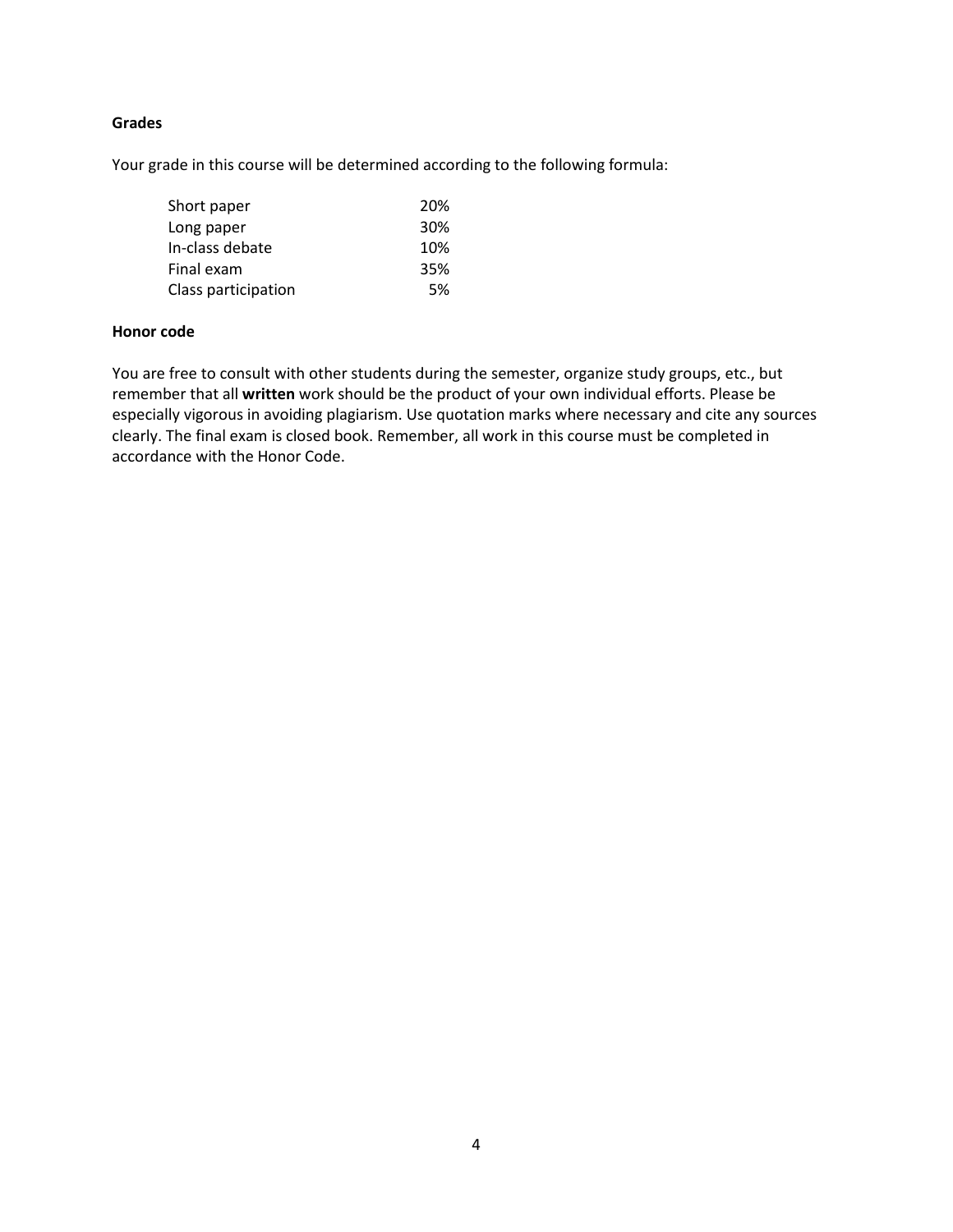# **Course Calendar**

| <b>Date</b>           | <b>Topic and Readings</b>                                                                                                                                                                                                                                                                                                                                                                                                    |
|-----------------------|------------------------------------------------------------------------------------------------------------------------------------------------------------------------------------------------------------------------------------------------------------------------------------------------------------------------------------------------------------------------------------------------------------------------------|
|                       | <b>INTRODUCTION</b>                                                                                                                                                                                                                                                                                                                                                                                                          |
| Friday<br>Sept. 11    | Introduction to the course [W]<br>no readings<br>٠                                                                                                                                                                                                                                                                                                                                                                           |
| Monday<br>Sept. 14    | The global political economy on a covid tightrope [W]<br>OECD, OECD Economic Outlook, June 2020, ch. 1.<br>"A mean feat," The Economist, 9 January 2016.<br>$\bullet$<br>"The folly of prediction," Freakonomics, 14 September 2011. [see link on Glow]<br>$\bullet$                                                                                                                                                         |
|                       | <b>TRADE</b>                                                                                                                                                                                                                                                                                                                                                                                                                 |
| Wednesday<br>Sept. 16 | Old trade theory [H]<br>David Ricardo, "On foreign trade," On the Principles of Political Economy and<br>$\bullet$<br>Taxation (1817), paras. 10-20.<br>World Trade Organization, "The case for open trade," Understanding the WTO<br>$\bullet$<br>(2005), pp. 13-14.<br>Salvatore Schiavo-Campo, "The causes of international trade," International<br>Economics: An Introduction to Theory and Policy (1978), pp. 46-52.   |
| Monday<br>Sept. 21    | New and 'new' new trade theory [H]<br>• Paul Krugman, "Does new trade theory require a new trade policy?" The World<br>Economy 15 (1992), 423-442.<br>Paul Krugman, "Competitiveness: A dangerous obsession," Foreign Affairs 72 (2)<br>(March/April 1994), 28-44.<br>Dan Ciuriak et al., "Firms in international trade: Trade policy implications of the<br>new new trade theory," Global Policy 6 (2) (May 2015), 130-140. |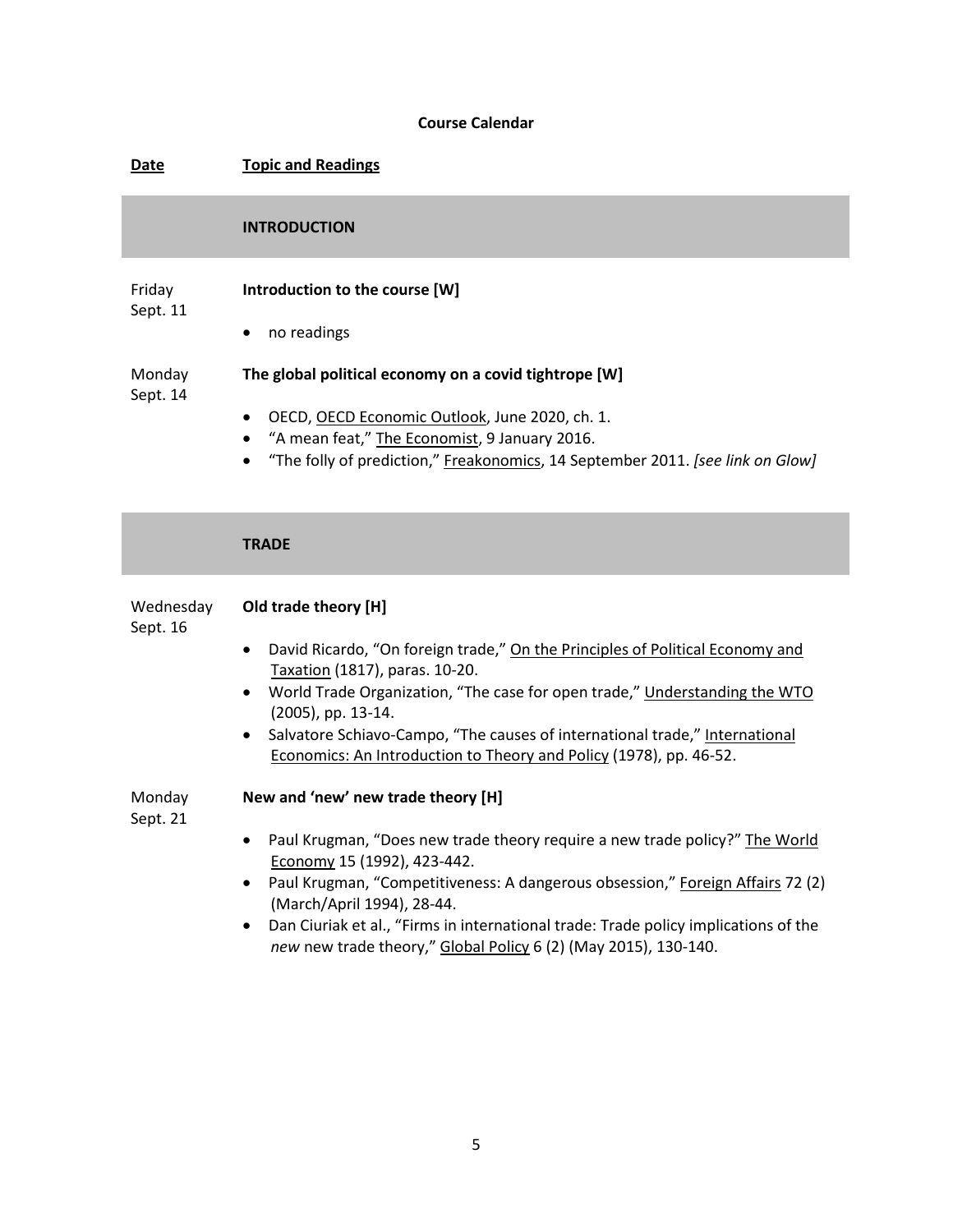Wednesday **Deconstructing 'free trade' [H]**

Sept. 23

- Robert Driskill, "Deconstructing the argument for free trade," Economics and Philosophy 28 (2012), 1-30.
- H.E.S. Fisher, The Portugal Trade: A Study of Anglo-Portuguese Commerce 1700- 1770 (1971), ch. 1.
- Alan V. Deardorff, "A trade theorist's take on global imbalance," in Simon Evenett, ed., The US-Sino Currency Dispute. Centre for Economic Policy Research, April 2010, pp. 43-47.

#### Monday Sept. 28 **DEBATE – Resolved: Broadly speaking, Trump's trade war with China has been good for the US [W]**

- "Escalating U.S. Tariffs: Timeline," Congressional Research Service, CRS Insight IN10943 v. 20, 29 January 2020.
- "U.S. Trade Debates: Select Disputes and Actions," Congressional Research Service, CRS In Focus IF10958 v. 8, 20 July 2020.
- Paul Krugman, "Thinking about a trade war," New York Times, 17 June 2018.
- Vivek Dehejia, "Donald Trump, trade wars, and optimum tariffs," Livemint [online], 12 March 2018.
- Ryan Hass and Abraham M. Denmark, "More pain than gain: How the US-China trade war hurt America," SupChina [online], 29 July 2020.
- Robert E. Lighthizer, "How to make trade work for workers," Foreign Affairs 99 (4), July/August 2020.
- Minghao Li, Edward J. Balistreri, and Wendong Zhang, "The U.S.-China trade war: Tariff data and general equilibrium analysis," Journal of Asian Economics 69 (August 2020).

# **FINANCE** Wednesday Sept. 30 **An introduction to money [H]** • Michael McLeay et al., "Money creation in the modern economy," Quarterly Bulletin (Bank of England) 2014 Q1, 14-27. • Stephen G. Cecchetti and Kermit L. Schoenholtz, "Do central banks need capital?" MoneyandBanking.com [blog], 26 May 2015.

• L. Randall Wray, "What is money? Conclusions on the nature of money," Modern Money Theory (2013), pp. 261-281.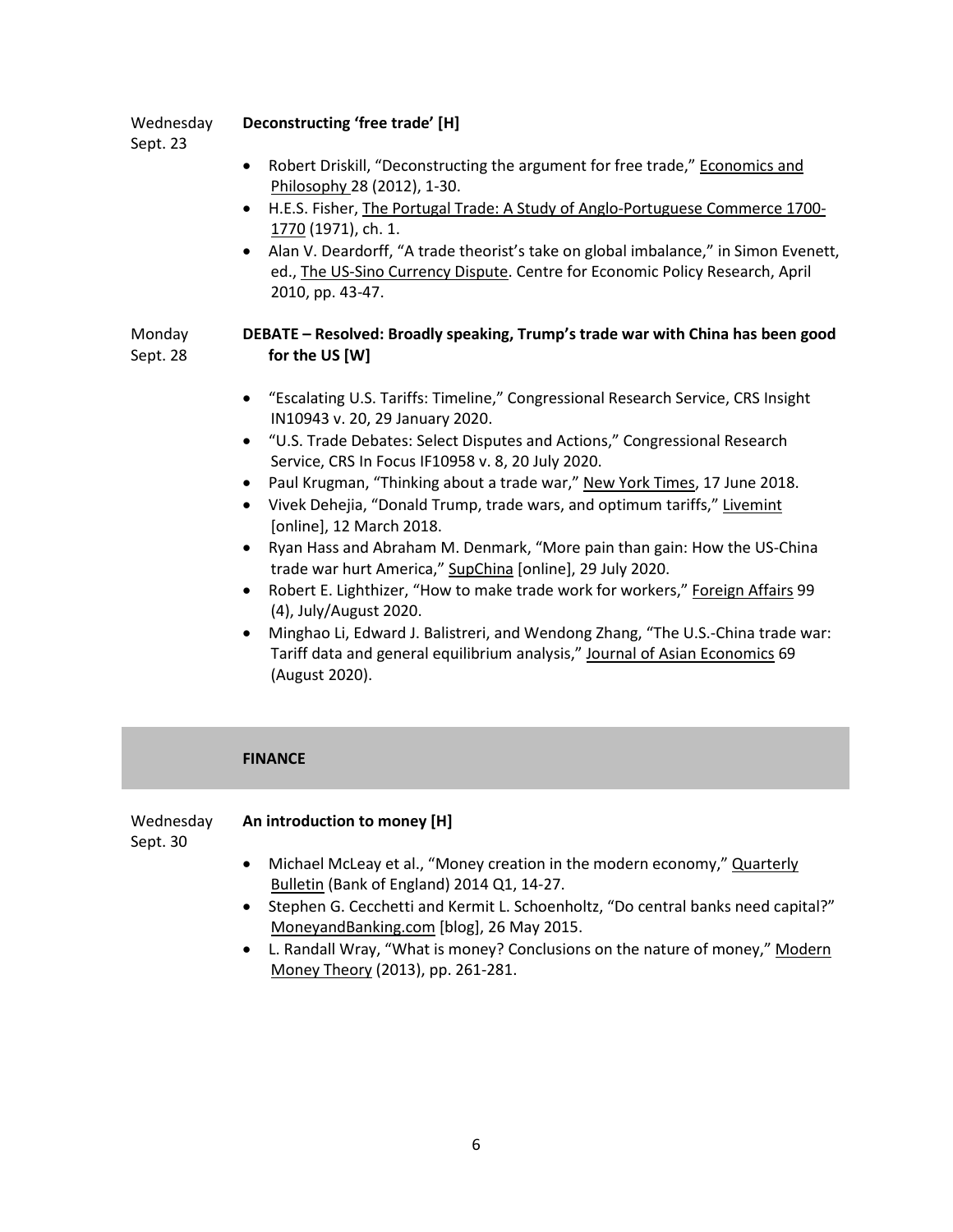| Monday<br>Oct. 5     | <b>Global financial order [H]</b>                                                                                                                                                                                                                                                                        |  |  |
|----------------------|----------------------------------------------------------------------------------------------------------------------------------------------------------------------------------------------------------------------------------------------------------------------------------------------------------|--|--|
|                      | Maurice Obstfeld and Alan M. Taylor, "International monetary relations: Taking<br>٠<br>finance seriously," Journal of Economic Perspectives 31 (3) (2017), 3-28.<br>Kevin O'Rourke and Alan M. Taylor, "Cross of euros," Journal of Economic<br>$\bullet$<br>Perspectives 27 (3) (Summer 2013), 167-191. |  |  |
| Wednesday<br>Oct. 7  | Money and state power [H]                                                                                                                                                                                                                                                                                |  |  |
|                      | M. D. Chinn, "Global imbalances," in Gerard Caprio, ed., The Evidence and Impact<br>$\bullet$<br>of Financial Globalization (2012), 67-79.                                                                                                                                                               |  |  |
|                      | Benjamin J. Cohen, "The macrofoundations of monetary power," in David M.<br>$\bullet$<br>Andrews, ed., International Monetary Power (2006).                                                                                                                                                              |  |  |
|                      | Barry Eichengreen et al., "Mars or Mercury? The geopolitics of international<br>$\bullet$<br>currency choice," VoxEU [online], 2 January 2018.                                                                                                                                                           |  |  |
| Monday<br>Oct. 12    | Fall reading period - no class                                                                                                                                                                                                                                                                           |  |  |
| Wednesday<br>Oct. 14 | DEBATE - Resolved: The Federal Reserve should act as the world's central bank.<br>[W]                                                                                                                                                                                                                    |  |  |
|                      | Serena Ng and Nick Timiraos, "Covid supercharges Federal Reserve as backup<br>$\bullet$<br>lender to the world," Wall Street Journal, 3 August 2020.                                                                                                                                                     |  |  |
|                      | Brian Cheung, "The Fed is thinking globally despite Trump's push for an 'America<br>٠<br>First' monetary policy," Yahoo! Finance, 25 August 2019.                                                                                                                                                        |  |  |
|                      | Andrés Velasco, "Why the Federal Reserve should be the world's central bank,"<br>$\bullet$<br>Project Syndicate, 3 March 2016.                                                                                                                                                                           |  |  |
|                      | Christopher Smart, "Dollar diplomacy," The National Interest 159,<br>$\bullet$<br>January/February 2019.                                                                                                                                                                                                 |  |  |
|                      | Yakov Feygin and Dominik Leusder, "The class politics of the dollar system,"<br>$\bullet$<br>Phenomenal World [online], 1 May 2020.                                                                                                                                                                      |  |  |

## **DEVELOPMENT**

Monday Oct. 19

# **Industrial policy [H]**

- Justin Lin and Ha-Joon Chang, "Should industrial policy in developing countries conform to comparative advantage or defy it?" Development Policy Review 27 (2009), 483-502.
- Robert Wade, "After the crisis: Industrial policy and the developmental state in low-income countries," Global Policy 1 (2010), 150-161.
- Justin Yifu Lin, "Six steps for strategic government intervention," Global Policy 1 (2010), 330-331.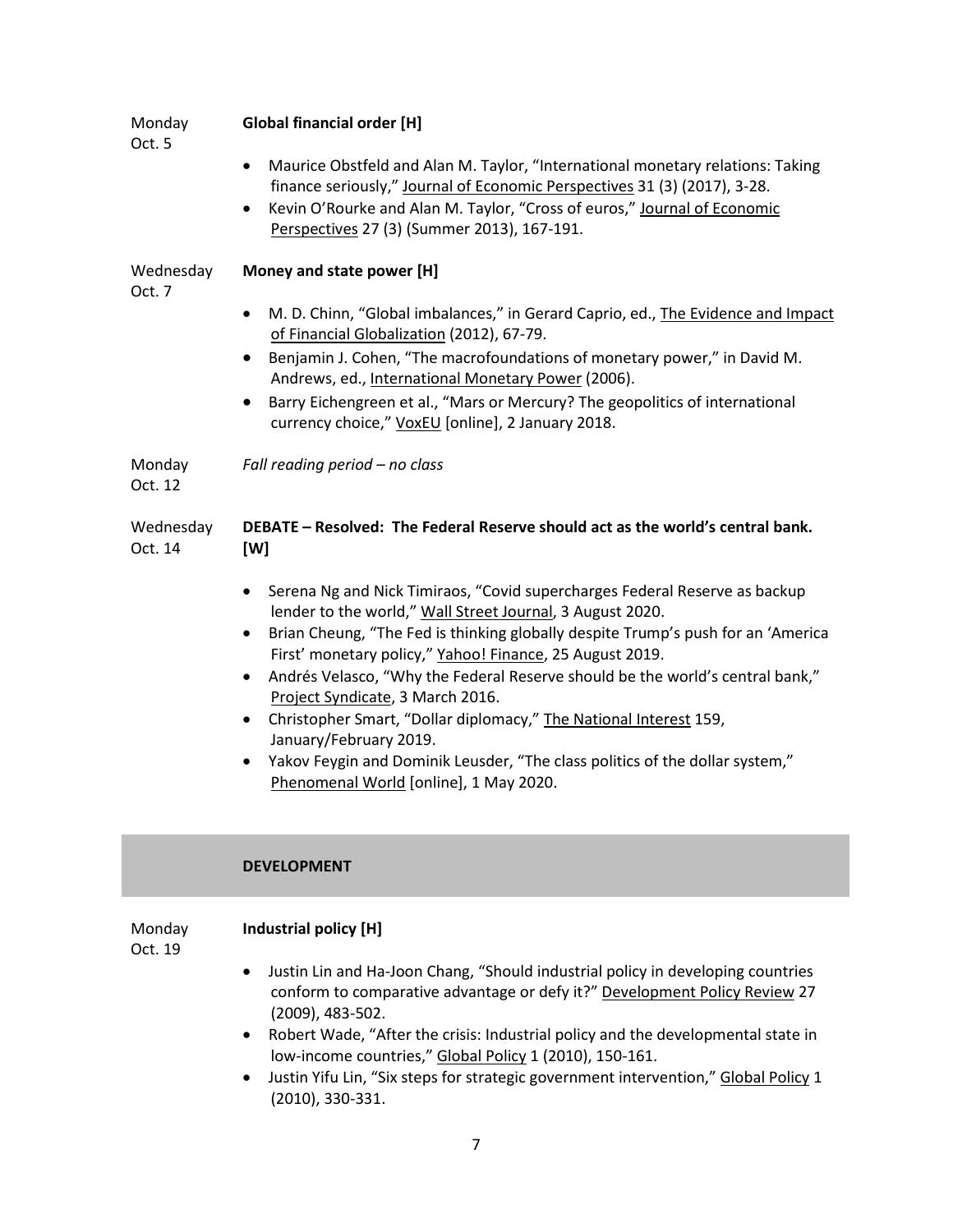| Wednesday<br>Oct. 21 | Official development assistance [H]                                                                                                                                                                                                                                                                                                                                                                                                                                                                                                                                                                                                                                                        |
|----------------------|--------------------------------------------------------------------------------------------------------------------------------------------------------------------------------------------------------------------------------------------------------------------------------------------------------------------------------------------------------------------------------------------------------------------------------------------------------------------------------------------------------------------------------------------------------------------------------------------------------------------------------------------------------------------------------------------|
|                      | Jeffrey D. Sachs, "Making the investments needed to end poverty," The End of<br>$\bullet$<br>Poverty (2005), pp. 244-265.<br>William Easterly, "Reliving the 1950s: The big push, poverty traps, and takeoffs in<br>$\bullet$<br>economic development," Journal of Economic Growth 11 (2006), 289-318.<br>Hristos Doucouliagos and Martin Paldam, "The aid effectiveness literature: The<br>$\bullet$<br>sad results of 40 years of research," Journal of Economic Surveys 23 (2009), 433-<br>461.<br>Hristos Doucouliagos and Martin Paldam, "The ineffectiveness of development<br>$\bullet$<br>aid on growth: An update," European Journal of Political Economy 27 (2011), 399-<br>404. |
| Monday<br>Oct. 26    | The security-development nexus [H]                                                                                                                                                                                                                                                                                                                                                                                                                                                                                                                                                                                                                                                         |
|                      | Paul Collier et al., "Development in dangerous places," Boston Review,<br>$\bullet$<br>July/August 2009.<br>Lisa Denney, "Reducing poverty with teargas and batons: The security-<br>development nexus in Sierra Leone," African Affairs 110 (2011), 275-294.                                                                                                                                                                                                                                                                                                                                                                                                                              |
| Wednesday<br>Oct. 28 | DEBATE - Resolved: Chinese investment is good for African development. [W]                                                                                                                                                                                                                                                                                                                                                                                                                                                                                                                                                                                                                 |
|                      | Brook Larmer, "Is China the world's new colonial power?" New York Times<br>$\bullet$<br>Magazine, 2 May 2017.<br>Joe Parkinson et al., "As Africa groans under debt, it casts wary eye at China,"<br>$\bullet$<br>Wall Street Journal, 17 April 2020.<br>Larry Hanauer and Lyle J. Morris, Chinese Engagement in Africa (2014), chs. 2 & 4.<br>$\bullet$<br>David Dollar, China's Engagement with Africa (2016), chs. 3-4.                                                                                                                                                                                                                                                                 |
|                      | THE US PRESIDENTIAL ELECTION                                                                                                                                                                                                                                                                                                                                                                                                                                                                                                                                                                                                                                                               |
| Monday<br>Nov. 2     | Trump, Biden and the liberal international order [H]                                                                                                                                                                                                                                                                                                                                                                                                                                                                                                                                                                                                                                       |

- Michael Anton, "The Trump doctrine," Foreign Policy, Spring 2019.
- Joseph R. Biden, Jr., "Why America must lead again," Foreign Affairs, March/April 2020.

Wednesday **Election post-mortem [W]**

Nov. 4

• no readings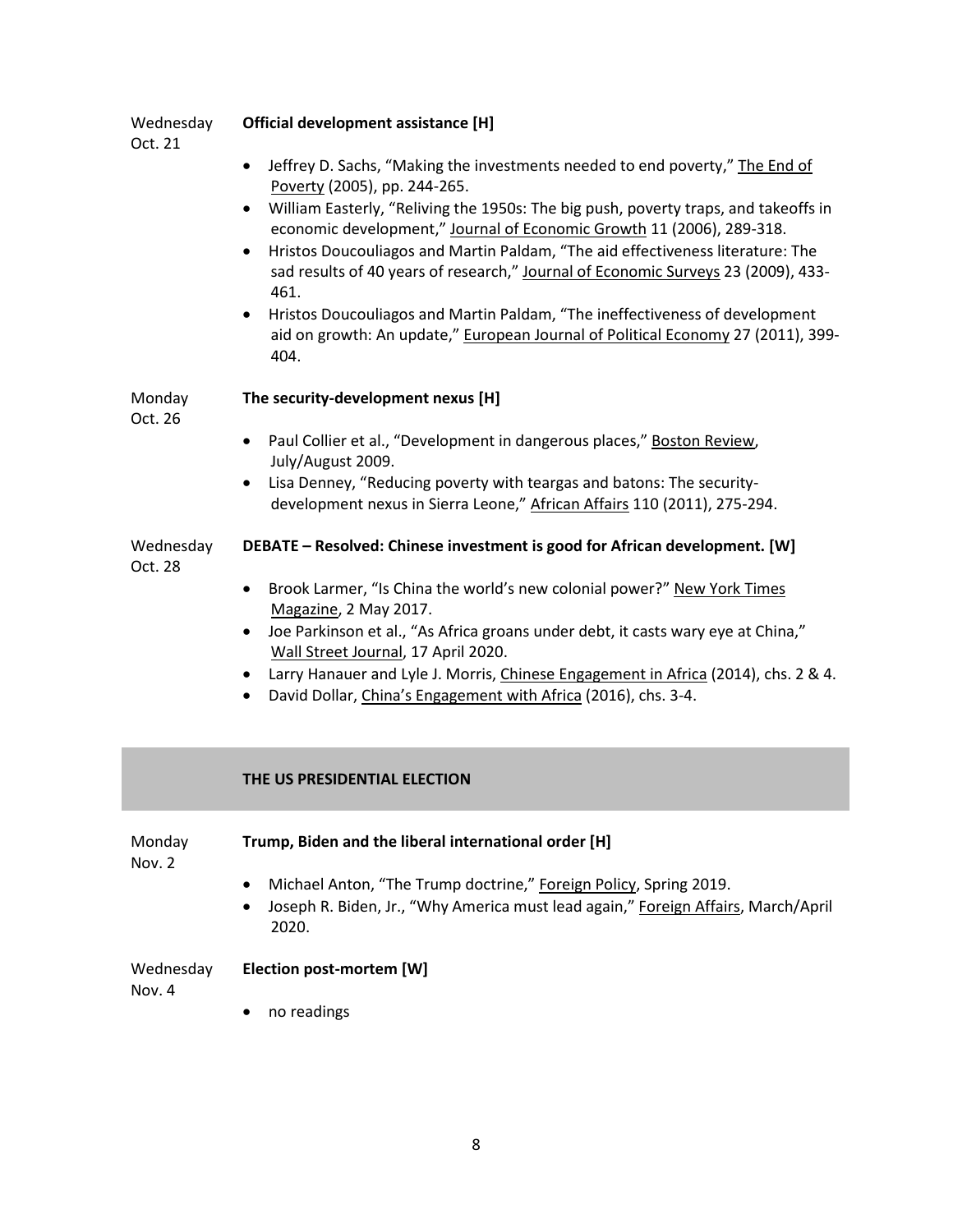### **MIGRATION**

Monday Nov. 9

### **The political economy of borders [H]**

**The United States migration crisis [H]**

• Bryan D. Caplan, "Open borders are a trillion-dollar idea," Foreign Policy [online], 1 November 2019.

- Suketu Mehta, "This land is their land," Foreign Policy, September-October 2017.
- Quamrul Ashraf and Oded Galor, "The 'Out of Africa' hypothesis, human genetic diversity, and comparative economic development," VoxEU [online], 1 August 2011.
- Andrés Rodríguez-Pose and Viola von Berlepsch, "Population diversity as a crucial source of long-term prosperity in the US," VoxEU [online], 10 November 2017.
- Frank Furedi, Why Borders Matter (2020), excerpt. *[see pdf on Glow]*

### Wednesday

Nov. 11

- Congressional Research Service, "Recent migration to the United States from Central America: Frequently asked questions," CRS Report R45489, 29 January 2019.
- Congressional Research Service, "Central American migration: Root causes and US policy," CRS In Focus IF11151 v. 2, 13 June 2019.
- Congressional Research Service, "Mexico's immigration control efforts," CRS In Focus IF10215 v. 24, 19 February 2020.
- Ed Corcoran, "Central America needs a Marshall Plan," Foreign Policy In Focus [online], 16 January 2019.
- Jose W. Fernandez, "More aid won't stop Central America's migrant crisis," Foreign Affairs [online], 30 April 2019.
- Ryan C. Berg, "A Central American Marshall Plan won't work," Foreign Policy [online], 5 March 2019.

Monday Nov. 16

# **The European Union migration crisis [H]**

- Angeliki Dimitriadi, "Deals without borders: Europe's foreign policy on migration," European Council on Foreign Relations, ECFR/165, April 2016.
- "Migration through the Mediterranean: Mapping the EU response," European Council on Foreign Relations, 17 April 2018.
- European Commission, "Progress report on the implementation of the European Agenda on Migration," COM(2019) 481, 16 October 2019.
- Ruben Andersson and David Keen, "The West's obsession with border security is breeding instability," Foreign Policy [online], 16 November 2019.
- Joel Kotkin, "Europe's fading cosmopolitan dream," City Journal [online], 12 August 2019.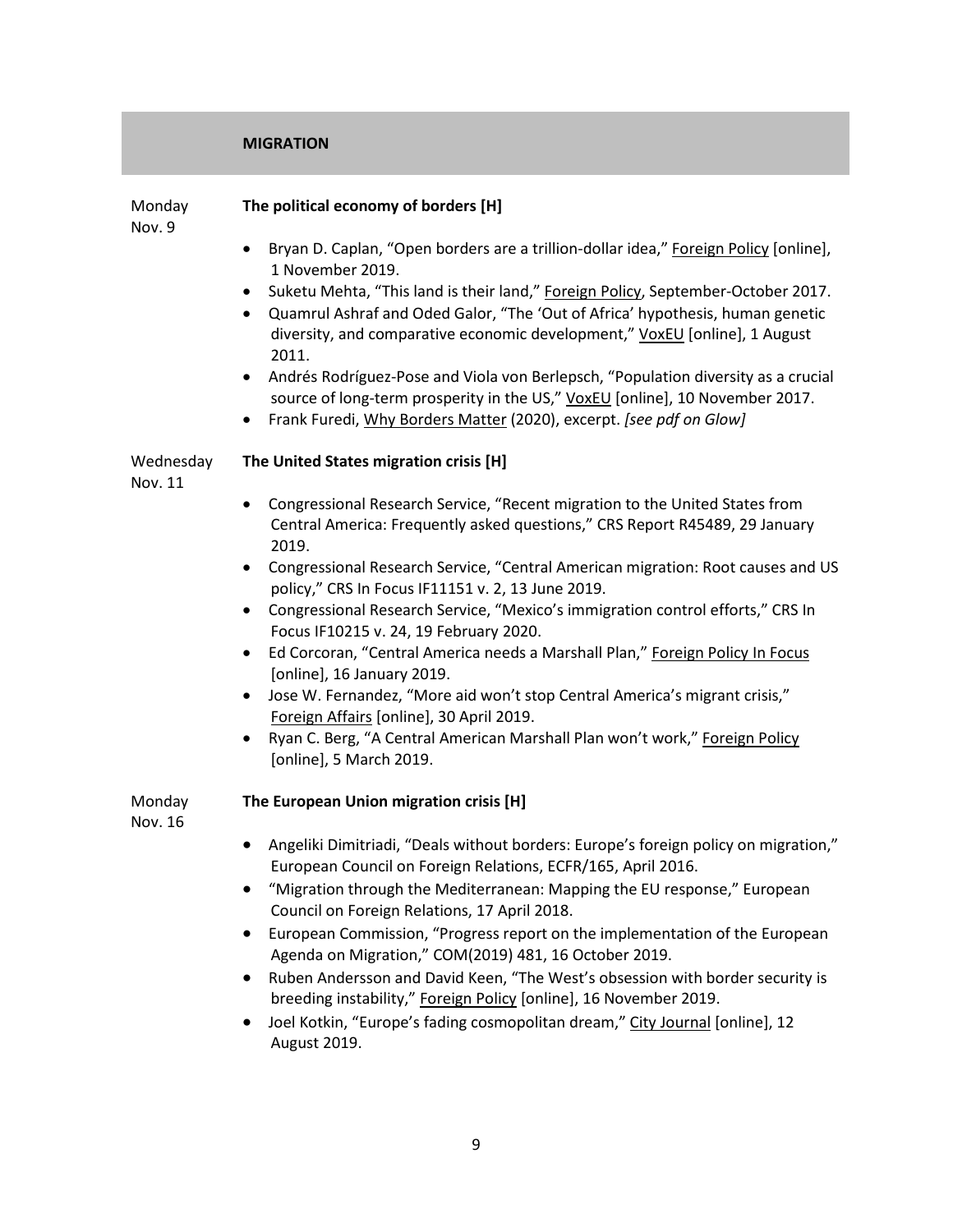#### Wednesday Nov. 18 **Debate: Resolved—Walls and fences are reasonable and effective tools of migration policy. [W]**

- Stéphane Rosière and Reece Jones, "Teichopolitics: Re-considering globalisation through the role of walls and fences," Geopolitics 17 (2012), 217-234.
- Ron E. Hassner and Jason Wittenberg, "Barriers to entry: Who builds fortified boundaries and why?" International Security 40 (1) (2015), 157-190.
- UNHCR, "Border fences and internal border controls in Europe," April 2017.
- Robert Vergruggen, "Walls work," National Review [online], 1 July 2020.
- "Trump says walls work. It's much more complicated," PBS NewsHour, 9 January 2019.
- USA Today Network, "The Wall" [interactive website], 2017. *[see link on Glow]*

Monday *No class*

Nov. 23

*Thanksgiving break*

### **THE GLOBAL POLITICAL ECONOMY UNDER PANDEMIC**

| Monday<br>Nov. 30 | The pandemic and globalization [H]                                                                                                                                                                                                                                                                                                                                                                                                                                                                            |  |
|-------------------|---------------------------------------------------------------------------------------------------------------------------------------------------------------------------------------------------------------------------------------------------------------------------------------------------------------------------------------------------------------------------------------------------------------------------------------------------------------------------------------------------------------|--|
|                   | Carmen Reinhart and Vincent Reinhart, "The pandemic depression," Foreign<br>$\bullet$<br>Affairs 99 (5) (September/October 2020), 84-95.                                                                                                                                                                                                                                                                                                                                                                      |  |
|                   | Masahisa Fujita and Nobuaki Hamaguchi, "Globalisation and the COVID-19<br>$\bullet$<br>pandemic: A spatial economics perspective," VoxEU [online], 16 August 2020.                                                                                                                                                                                                                                                                                                                                            |  |
|                   | Klaus Zimmermann et al., "Inter-country distancing, globalization and the<br>$\bullet$<br>coronavirus," The World Economy 43 (2020), 1484-1498.<br>$\mathbf{r} = \mathbf{r} + \mathbf{r}$ , $\mathbf{r} = \mathbf{r}$ , $\mathbf{r} = \mathbf{r}$ , $\mathbf{r} = \mathbf{r}$ , $\mathbf{r} = \mathbf{r}$ , $\mathbf{r} = \mathbf{r}$ , $\mathbf{r} = \mathbf{r}$ , $\mathbf{r} = \mathbf{r}$ , $\mathbf{r} = \mathbf{r}$ , $\mathbf{r} = \mathbf{r}$ , $\mathbf{r} = \mathbf{r}$ , $\mathbf{r} = \mathbf{r}$ |  |

- Richard Fontaine, "Globalization will look very different after the coronavirus pandemic," Foreign Policy [online], 17 April 2020.
- Jacob M. Schlesinger, "How the coronavirus will reshape world trade," Wall Street Journal, 19 June 2020.